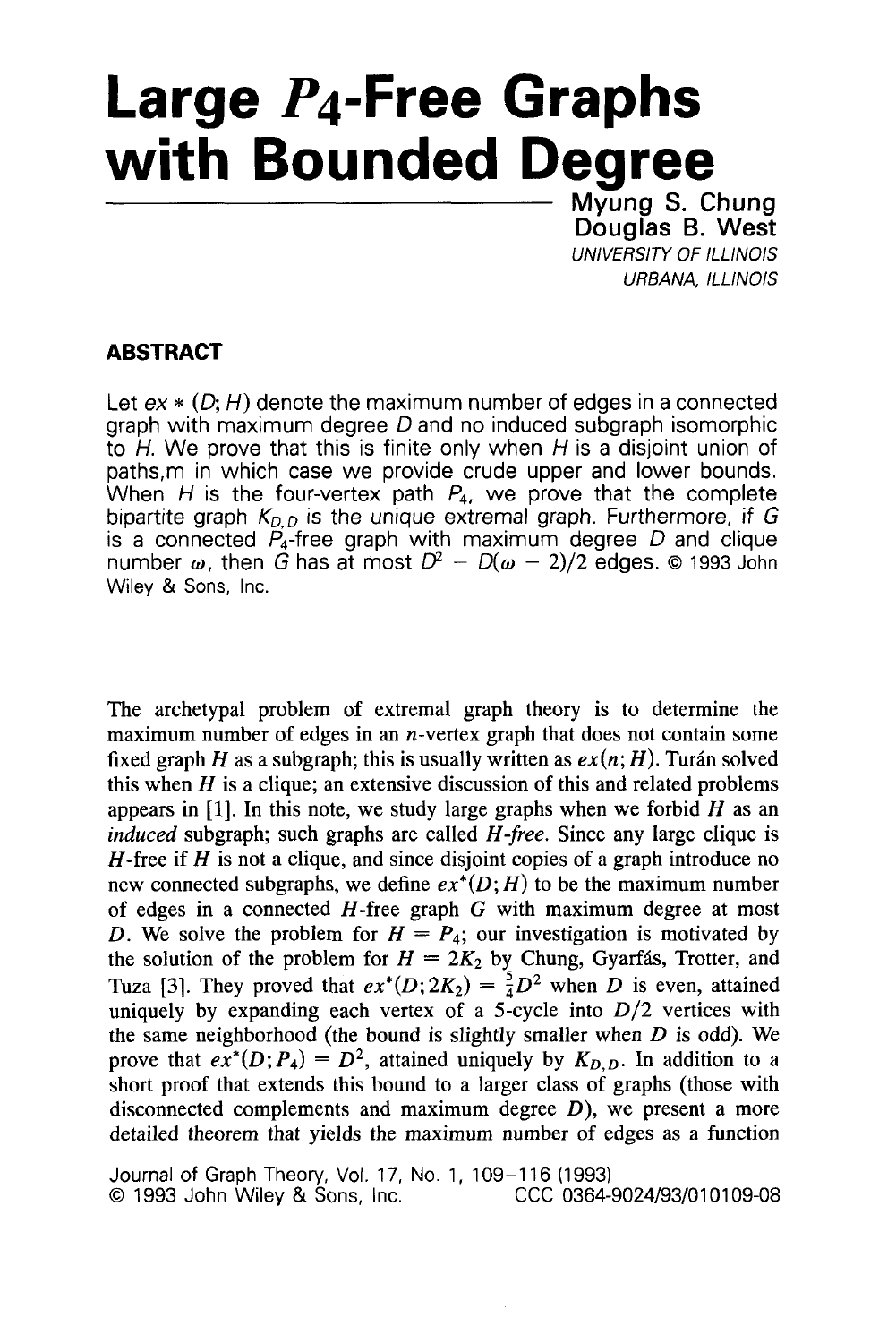also of the clique number  $\omega(G)$ , which is the maximum size of a vertex set inducing a complete subgraph of *G.* In this case the bound on the number of edges in *G* is  $D^2 - D(\omega - 2)/2$ .

Before presenting the results for  $P_4$ -free graphs, we consider the problem for general *H*. We prove that the value  $ex^*(D;H)$  is finite only if *H* is a disjoint union of paths. Indeed, if *H* does not have this form, then there exist arbitrarily large H-free D-regular D-connected graphs. If *H* is a disjoint union of paths, then  $ex^*(D;H) \leq \frac{1}{2}D^{m-1} + O(D^{m-2})$ . For the *m*-vertex path  $P_m$ , we can at least show  $ex^*(D,H) \geq \frac{1}{8}D^{[(m+1)/2]}$ .

#### **1. THE GENERAL PROBLEM**

Unboundness of  $ex^*(D; H)$  is easy to obtain if H is not a disjoint union of paths. *An* arbitrarily long cycle will not contain any fixed cycle or any vertex of degree more than 2, so there are arbitrarily large 2-regular  $H$ -free connected graphs unless  $H$  is acyclic and has maximum degree 2. It is a bit more interesting to show that there are arbitrarily large  $H$ -free graphs with additional special properties. We use  $n(G)$  and  $e(G)$  to denote the number of vertices and edges of **a** graph *G.* 

**Theorem 1.** If D **is** fixed and *H* is a fixed graph that is not a disjoint union of paths, then there are arbitrarily large  $H$ -free  $D$ -regular  $D$ -connected graphs.

*Proof.* We provide simple explicit constructions in several cases; many other constructions exist. If *H* contains a chordless cycle of length at least 4, then a simple generalization of the cycle mentioned above suffices. For any  $N > Dn(H)/2$ , we take 2N vertices on a cycle and form G by joining each vertex to the  $|D/2|$  closest vertices in each direction. If D is odd, we add a matching between opposite pairs of vertices on the cycle). The shortest chordless cycle of length at least 4 in  $G$  has about  $4N/D$  vertices if  $D$  is even, about  $2N/D$  if D is odd, so G is H-free. It is well known that the graphs constructed here are also D-connected (see [2]).

If *H* contains a triangle, suppose  $N \geq 3$ . Take 2N independent sets of size  $[D/2]$ , indexed cyclically, and add all edges that join vertices from successive pairs of sets. **If** *D* **is** odd, add a matching between sets that are opposite on the cycle. The resulting graph is triangle-free, D-regular, and D-connected.

This leaves the case where *H* is a forest with a vertex of degree at least 3. Suppose  $N \ge 1$ . Take 2N cliques of size D. Partition the *i*th clique into vertex sets  $A_i$  and  $B_i$  of sizes  $[D/2]$ , plus one leftover vertex  $x_i$  if D is odd. Add a matching between  $B_i$  and  $A_{i+1}$  (cyclically), and add the edge  $x_i x_{i+N}$ if *D* is odd. The resulting graph *G* **is** D-regular and D-connected. **Also,** for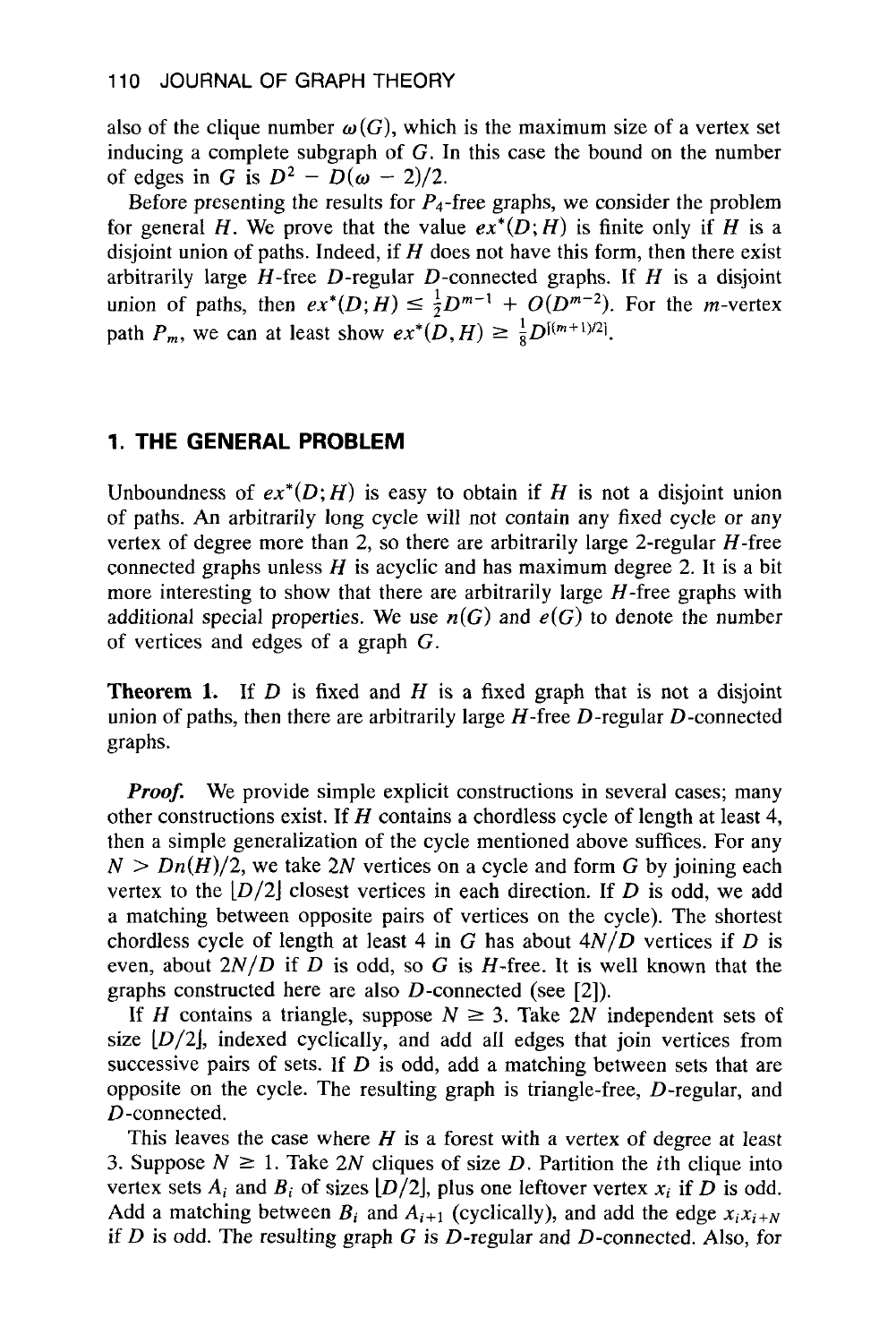any vertex, the subgraph induced by all but one of its neighbors is a clique; hence *G* is  $K_{1,3}$ -free and *H*-free.  $\blacksquare$ .<br>Thus the value  $ex^*(D;H)$  can be finite only if *H* is a disjoint union of

paths, and the next result provides a bound for such H.

**Theorem 2.** If H is a disjoint union of paths, then  $ex^*(D;H)$  is finite. In **Theorem 2.** If *H* is a disjoint union of paths, then  $ex^*(D;H)$  is finite. In particular, if  $H = \sum_{i=1}^{k} P_m$ , let  $m = (\sum m_i) + k - 1$ . Then  $ex^*(D;H) \le$  $\frac{1}{2}D^{m-1} + O(D^{m-2}).$ 

*Proof.* If *G* is *H*-free, then also *G* is  $P_m$ -free, since appropriate vertices of an induced  $P_m$  can be deleted to obtain *H*. Hence  $ex^*(D;H) \leq$  $ex^*(D; P_m)$ , and it suffices to consider  $ex^*(D; P_m)$ . A connected  $P_m$ -free graph has diameter less than  $m-1$ . It is well known that a graph with maximum degree at most *D* and diameter less than  $m - 1$  has at most  $1 + D \sum_{i=1}^{m-2} (D - 1)^{i-1}$  vertices, because a vertex can fan out paths to at most  $D(D-1)^{i-1}$  vertices at each distance *i*. Since  $e(G) \leq Dn(G)/2$ , we conclude that  $ex^{*}(D; P_{m})$  is bounded by a polynomial in *D* with leading term  $\frac{1}{2}D^{m-1}$ .

This crude bound **is** within the square of the optimum for paths.

**Construction of Large**  $P_m$ **-Free Graphs** We construct for each  $m \geq 3$  a  $P_m$ -free graph  $G_m$  having maximum degree *D* and at least a constant times  $D^{[m/2]}$  edges. First,  $G_3 = K_{D+1}$  and  $G_4 = K_{D,D}$ . If  $m = 5$ , let  $G_m$  consist of a central clique Q with  $[(D + 1)/3]$  vertices and  $[(D + 1)/3]$  additional cliques of order  $[2(D + 1)/3]$ , each containing exactly one vertex of *Q*. The number of edges is  $\frac{2}{27}D^3 + O(D^2)$ .

If  $m > 5$  and *m* is even, begin with the union of  $D(D - 1)^{m/2-3}$  disjoint D-cliques. Form  $G_m$  by adding a tree with  $m/2 - 1$  levels in which the root has *D* children, the other internal vertices have  $D-1$  children, and the leaves consist of one vertex from each of the cliques. The number of edges is  $\frac{1}{2}D^{m/2} + O(D^{m/2-1})$ .

If  $m > 5$  and *m* is odd, the formation of  $G_m$  is more complex. Begin with the union of  $[D^2/4](D - 1)^{(m-7)/2}$  disjoint D-cliques. Build  $[D/2]$  trees with  $(m - 3)/2$  levels, in which the root has  $[D/2]$  children, the other internal nodes have  $D-1$  children, and the leaves consist of one vertex from each of the cliques. Complete  $G_m$  by adding an edge between every pair of roots. The number of edges is  $\frac{1}{8}D^{(m+1)/2} + O(D^{(m-1)/2})$ .

**Other Constructions.** Suppose  $m \ge 5$  and  $m$  is even. Then the graph  $G_{m+2}$  shows that  $ex^*(D; P_m + P_{m-2}) \ge \frac{1}{2}D^{m/2+1} + O(D^{m/2})$ , because any induced copy of  $P_m$  must contain the root, and any induced copy of  $P_{m-2}$  must contain a neighbor of the root. For  $m \ge 5$  and *m* odd, the graph  $G_{m+2}$  shows that  $ex^*(D; 2P_m) \geq \frac{1}{8}D^{[m/2]+1} + O(D^{[m/2]})$ , because any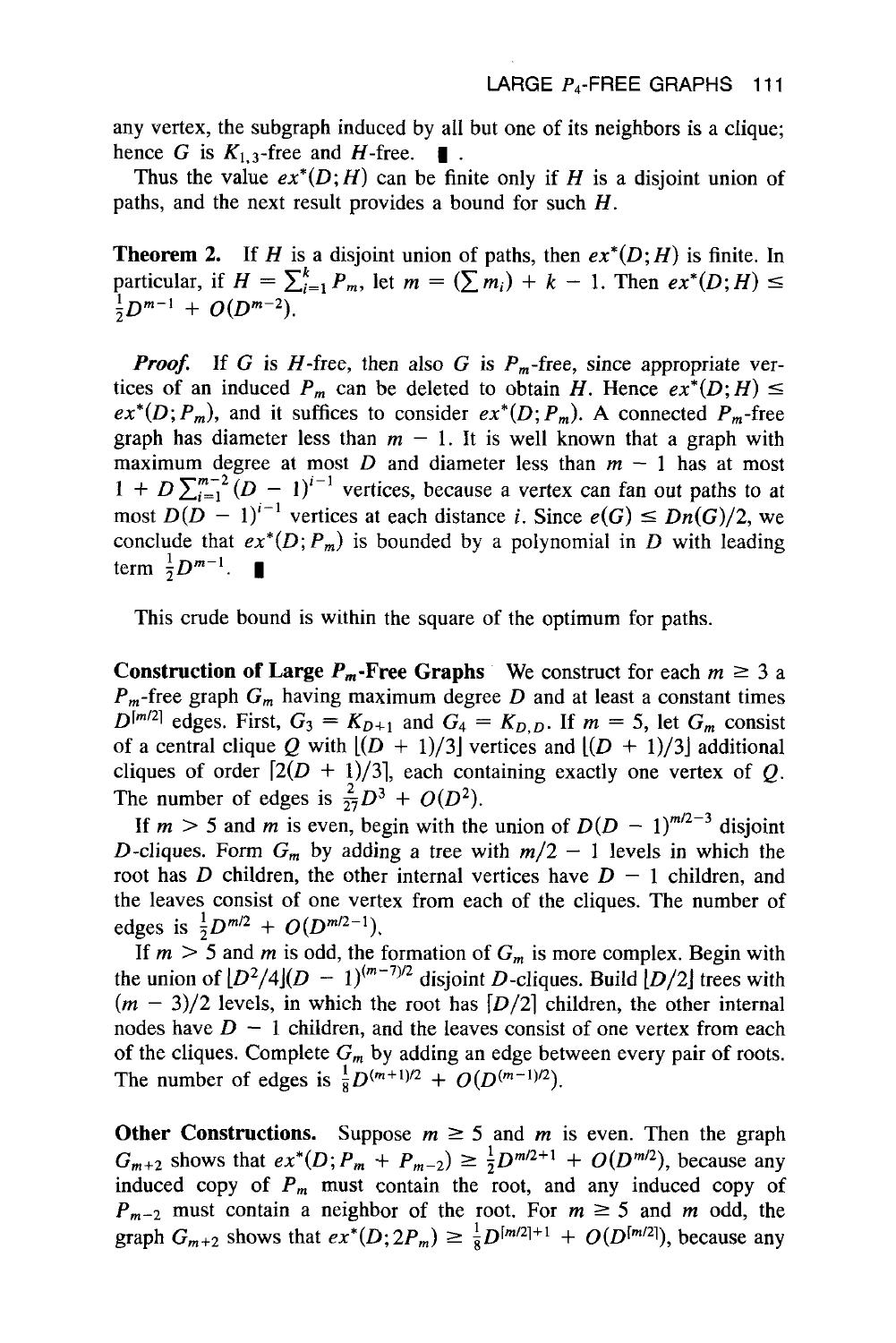induced copy of  $P_m$  must contain a vertex of the central clique. For small *m*, we can make stronger statements:  $G_8$  shows that  $ex^*(D; P_6 + P_3) \ge$ now proved that  $G_7$  is the largest  $2P_3$ -free graph, and we will present this result in a subsequent paper.  $\frac{1}{2}D^4 + O(D^3)$ , and  $G_7$  shows that  $ex^*(D; 2P_3) \ge \frac{1}{8}D^4 + O(D^3)$ . We have

For more general disjoint unions of paths, it is more difficult to construct large H-free graphs. When H contains at least two paths, a  $2K_2$ -free graph is also automatically *H*-free, which implies  $ex^*(D;H) \ge \frac{5}{4}D^2$ . We can improve the leading constant as follows. If  $H = \sum_{i=1}^{k} P_{m_i}$ , let  $m =$  $(\sum m_i) + k - 1$ . If *D* is even, then the graph obtained by expanding each vertex of an *m*-cycle into  $D/2$  vertices with the same neighborhood is  $H$ free and has  $(m/4)D^2$  edges. At present, we have no examples of connected  $kP_2$ -free graphs with more edges than this.

#### **2. DETERMINATION OF**  $ex^*(D; P_4)$

In this section we provide a short proof that  $ex^*(D; P_4) = D^2$ . This approach was suggested by Stephan Olariu, who independently found another proof of the second result here. This approach is based on a well-known property of  $P_4$ -free graphs, which is that a connected  $P_4$ -free graph has a disconnected complement. We then obtain the bound of  $D^2$  on the size of connected  $P_4$ free graphs with maximum degree *D* by proving the more general result that this bound holds also for graphs with maximum degree *D* that have a disconnected complement, and here again the unique extremal graph is  $K_{D,D}$ .

We use the following notation. The set of vertices adjacent to *x* is  $N(x)$ , and  $x \leftrightarrow y$  means "x is adjacent to y"; i.e.,  $\leftrightarrow$  denotes the adjacency relation on the vertices. We extend the notation for adjacency to sets of vertices, writing  $S \leftrightarrow T$  if every member of S is adjacent to every member of T. The *join* of two graphs  $G_1, G_2$  is the graph  $G = G_1 \vee G_2$  obtained by taking the disjoint union  $G_1 + G_2$  and adding edges so that  $V(G_1) \leftrightarrow V(G_2)$ . for  $G_1$ ,  $G_2$  is the graph  $G = G_1 \vee G_2$  obtained by taking the disjoint union  $G_1 + G_2$  and adding edges so that  $V(G_1) \leftrightarrow V(G_2)$ .<br> **Theorem 3.** If  $\Delta(G) \le D$  and  $\overline{G}$  is disconnected, then  $e(G) \le D^2$ , with equality

equality only for  $K_{D,D}$ .

*Proof.* Since  $\overline{G}$  is disconnected, *G* is the join of two subgraphs  $G_1, G_2$ ; let  $n_i = n(G_i)$ . The degree bound implies  $n_i \leq D$ . There are several ways to complete the proof.

*Proof 1.* If  $n_i = D$ , then the degree bound implies  $G_{3-i}$  is an independent set. Hence if  $G \neq K(D,D)$ , we may assume  $n(G_1) < D$ . We form a new graph  $G'$  with more edges. Let H be a spanning forest of  $G_2$ . Form  $G'$  by deleting the edges of H and adding a new vertex  $x$  to  $G_1$  that is adjacent to every vertex of  $G_2$ . We have deleted at most  $n(G_2) - 1$  edges and added  $n(G_2)$  edges, so  $e(G') > e(G)$ . For every nonisolated vertex of  $G_2$ , we have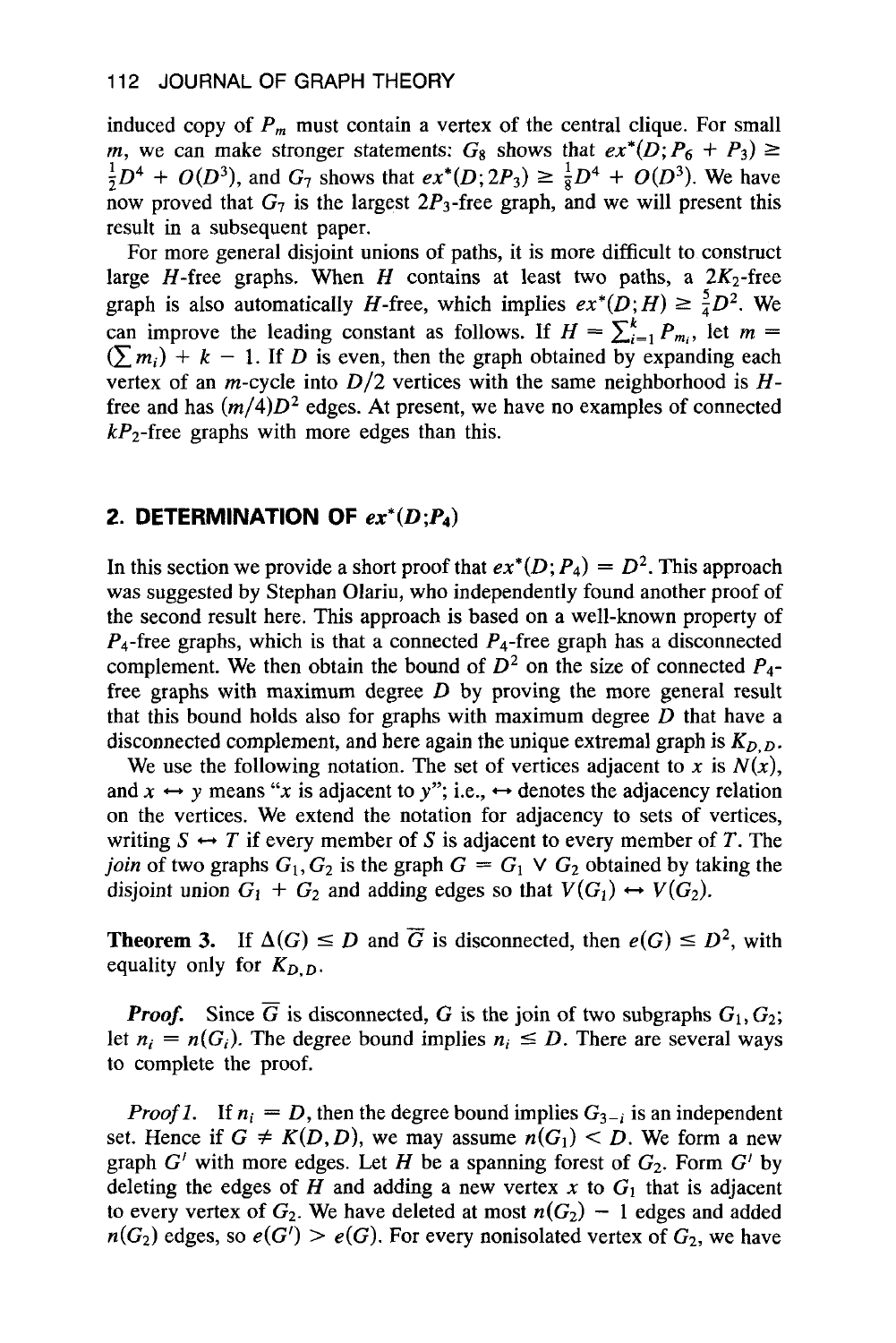deleted at least one edge (in  $H$ ) and added an incident edge to  $x$ , so the degree bound still holds. For every isolated vertex of  $G_2$ , we have added one neighbor, but  $n(G_1) < D$  guarantees that the degree bound still holds. Finally, the complement of *G'* is still disconnected, as it has no edge from  $V(G_1) \cup \{x\}$  to  $V(G_2)$ .

*Proof 2* (provided by Stephen Seng-Wah Kwek). From  $G = G_1 \vee G_2$ , *Proof* 2 (provided by Stephen Seng-Wah Kwek). From  $G = G_1 \vee G_2$ , we conclude  $\Delta(G_i) \leq D - n_{3-i}$ . Hence  $e(G) \leq n_1 n_2 + n_1 (D - n_2)/2 + \cdots$ *Proof* 2 (provided by Stephen Seng-Wah Kwek). From  $G = G_1 \vee G_2$ , we conclude  $\Delta(G_i) \le D - n_{3-i}$ . Hence  $e(G) \le n_1 n_2 + n_1 (D - n_2)/2 + n_2 (D - n_1)/2 = (n_1 + n_2)D/2 \le D^2$ . Furthermore, equality requires  $n_1 + n_2 = 2D$  hence  $n_1 = n_2 = D$ 

 $n_2(D - n_1)/2 = (n_1 + n_2)D/2 \le D^2$ . Furthermore, equality requires  $n_1 + n_2 = 2D$ , hence  $n_1 = n_2 = D$ , which as observed above forces  $G = K_{D,D}$ .<br>*Proof 3* (provided by Sannjeev Khanna and Jalal Wehbeh). If  $\Delta(G) \le D$  then  $\delta(G) \$ *Proof 3* (provided by Sannjeev Khanna and Jalal Wehbeh). If  $\Delta(G) \leq D$ , then  $\delta(\overline{G}) \geq n(G) - 1 - D$ . If we choose *u*, *v* from different components of  $\overline{G}$ , we have  $2(n(G) - 1 - D) \leq d_{\overline{G}}(u) + d_{\overline{G}}(v) \leq n(G) - 2$ , or  $n(G) \leq 2D$ . Hence  $e(G) \leq nD/2 \leq D^2$ . Equality requires  $n(G) = 2D$  and  $\delta(\overline{G}) = D - 1$ , so  $\overline{G}$  must be  $2K_D$ .

**Corollary 1.**  $ex^*(D; P_4) = D^2$ , achieved uniquely by  $K_{D,D}$ .

*Proof.* This follows immediately from the fact that a connected  $P_4$ free graph has a disconnected complement, proved by Seinsche **[4].** For completeness, we include here a short proof by induction on  $n(G)$ . As a basis, the complement of any connected 3-vertex graph is disconnected. For  $n(G) > 3$ , choose a spanning tree with x a leaf and u its neighbor, so  $G - x$  is connected. Since  $G - x$  is also  $P_4$ -free, the induction hypothesis guarantees a partition A, B of  $V(G) - x$  such that  $A \leftrightarrow B$ ; we may assume  $u \in A$ . If  $\overline{G}$  is not disconnected, then x has a non-neighbor in A and in B. Choose  $z \in B - N(X)$ , and let  $A' = A \cap N(x)$ . For any  $y \in A'$ in *B*. Choose  $z \in B - N(X)$ , and let  $A' = A \cap N(x)$ . For any  $y \in A'$ <br>and  $w \in A - A'$ , we have *x*, *y*, *z*, *w* inducing  $P_4$  unless  $y \leftrightarrow w$ . Hence and  $w \in A - A'$ , we have  $x, y, z, w$  inducing  $P_4$  unless  $y \leftrightarrow w$ . H<br>  $A' \leftrightarrow A - A'$ , but now  $A' \leftrightarrow V(G) - A'$  and  $\overline{G}$  is disconnected.

# **3. P4-FREE GRAPHS WITH FIXED CLIQUE NUMBER**

In addition to  $\leftrightarrow$  for adjacency, we use  $\leftrightarrow$  for nonadjacency. We view a clique as a set of vertices inducing a complete subgraph, so when we say *Q*  is a clique, we write  $v \in Q$  to indicate a vertex of Q. A *dominating clique* in *G* is a clique containing a neighbor of every vertex of *G.* 

**Lemma 1.** In a connected  $P_4$ -free graph, any maximal clique is a dominating clique.

*Proof.* If Q is a nondominating maximal clique, then there is a vertex  $x$  with no neighbor in  $Q$  that has a common neighbor  $y$  with a vertex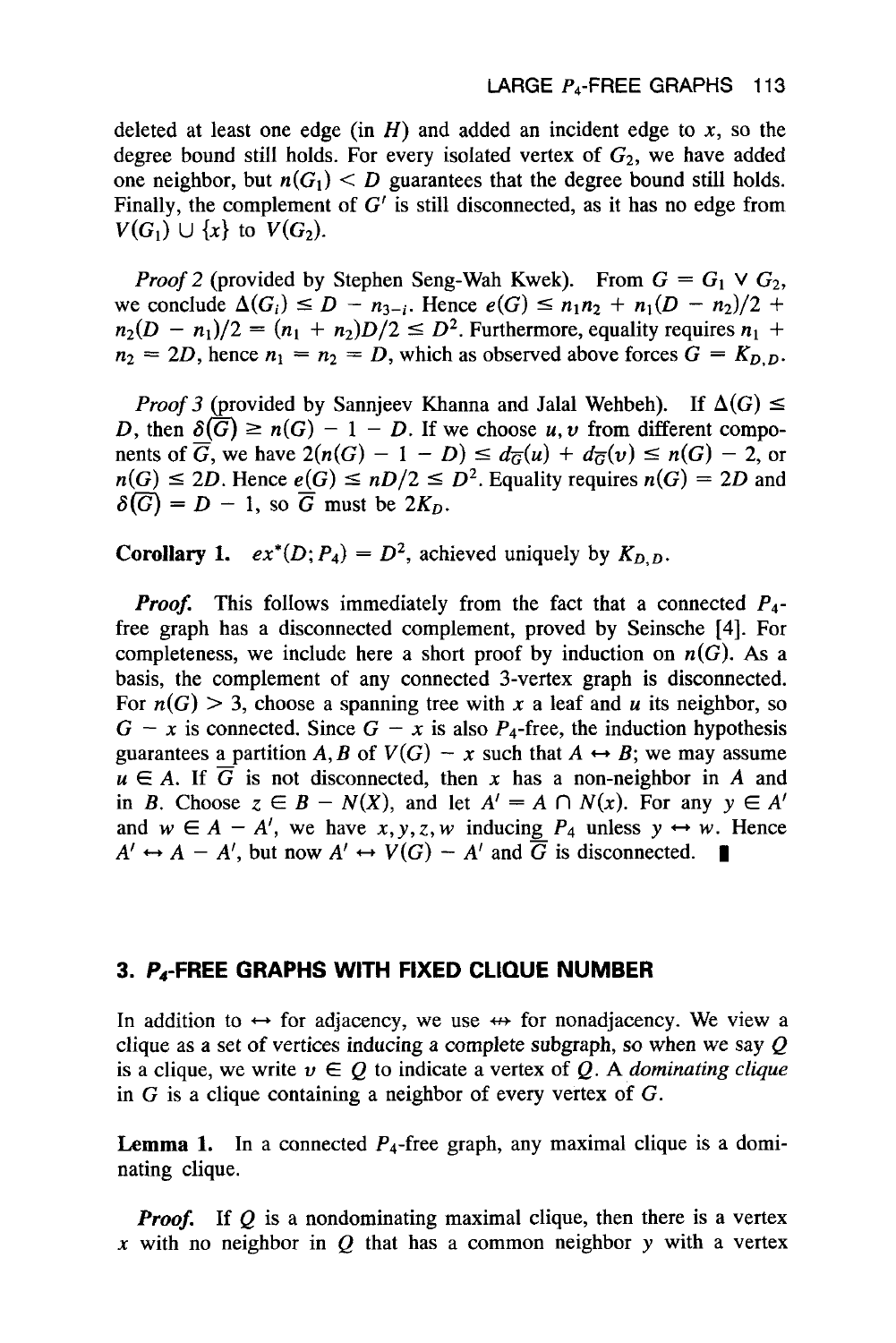$z \in Q$ . Since *Q* is maximal, there exists  $w \in Q$  such that  $y \leftrightarrow w$ . But then  $\{x, y, z, w\}$  induces  $P_4$ .

Henceforth, we fix  $Q$  to be a particular maximum clique, with size  $\omega$ . Given  $A \subseteq Q$ , we define  $S_A = \{v \in V(G) : N(v) \cap Q = A\}$ . By Lemma 1, the sets  $S_A$  for nonempty *A* partition  $V(G)$ .

**Lemma 2.** If  $S_A$ ,  $S_{A'}$  are nonempty and  $A$ ,  $A'$  are not ordered by inclusion, then  $S_A \leftrightarrow S_{A'}$  and  $A \cup A' = Q$ . then  $S_A \leftrightarrow S_{A'}$  and  $A \cup A' = Q$ .

**Proof.** Consider  $v \in A - A'$  and  $v' \in A' - A$ , and select  $x \in S_A$ <br>and  $x' \in S_{A'}$ . The vertices  $\{x, v, v', x'\}$  induce  $P_4$  unless  $x \leftrightarrow x'$ . Since and  $x' \in S_{A'}$ . The vertices  $\{x, v, v', x'\}$  induce  $P_4$  unless  $x \leftrightarrow x'$ . Since  $x \leftrightarrow x'$ , the existence of any  $u \in Q - (A \cup A')$  produces a  $P_4$  induced by  $\{x, x', v', u\}.$ 

**Lemma 3.** If  $A = Q - u$ , then  $S_A$  is a nonempty stable set, and  $u \in A'$  implies  $S_A \leftrightarrow S_{A'}$ . In particular,  $\bigcup_{v \in Q} S_{Q-v}$  induces a complete  $\omega$ -partite graph *Q'* containing *Q*, with partite sets  ${S_{Q-v}}$ .

*Proof.* The set  $S_A$  is nonempty because it contains  $u$ . If there is an edge within  $S_A$ , then *G* has a larger clique. The claim for  $A'$  is a special case of Lemma 2. The second sentence follows immediately from the first.

**Lemma 4.** The inclusion ordering P on  $A \subseteq Q : S_A \neq \emptyset$  is a rooted forest, meaning that no element **of** *P* covers two distinct elements. The maximal elements of *P* are  $\{Q - v : v \in Q\}$ , and every element of *Q* is omitted by exactly one minimal element of P.

*Proof.* Since Q is a maximum clique,  $S<sub>O</sub>$  is empty; also all  $S<sub>O-U</sub>$  are nonempty. If any set *A* in P contained two incomparable sets *B, C* in P, then  $B \cup C \subseteq A \subseteq Q$ , contradicting Lemma 2. Because the maximal elements are  ${Q - v}$ , every element of *Q* is omitted from at least one minimal element. Two minimal elements  $\overline{B}$ ,  $\overline{C}$  omitting  $\nu$  would be incomparable sets contradicting Lemma 2.

**Theorem 4.** If *G* is a  $P_4$ -free connected graph with maximum degree *D* and clique number  $\omega$ , then  $e(G) \le D^2 - D(\omega - 2)/2$ .

*Proof.* It suffices to prove  $n(G) \leq 2D - \omega + 2$ ; we illustrate the argument by first proving  $n(G) \leq 2D$ . Fix the maximum clique Q and resulting poset P as described earlier. Let  $A_1, \ldots, A_t$  be the minimal sets in P, and let  $S_i = \bigcup_{A \supset A_i} S_A$ . The sets  $S_i$  partition  $V(G)$ . Note that  $t \geq 2$ , in P, and let  $S_i = \bigcup_{A \supseteq A_i} S_A$ . The sets  $S_i$  partition  $V(G)$ . Note that  $t \ge 2$ , because Q is dominating and no element appears in all sets  $Q - \nu$ . Select because Q is dominating and no element appears in all sets  $Q - \nu$ . Select an element  $v_i \in Q - A_i$  for each *i*. By Lemma 4,  $v_i$  appears in each an element  $v_i \in Q - A_i$  for each *i*. By Lemma 4,  $v_i$  appears in each other minimal set in *P*, and then Lemma 2 implies  $v_i \leftrightarrow V(G) - S_i$ . Hence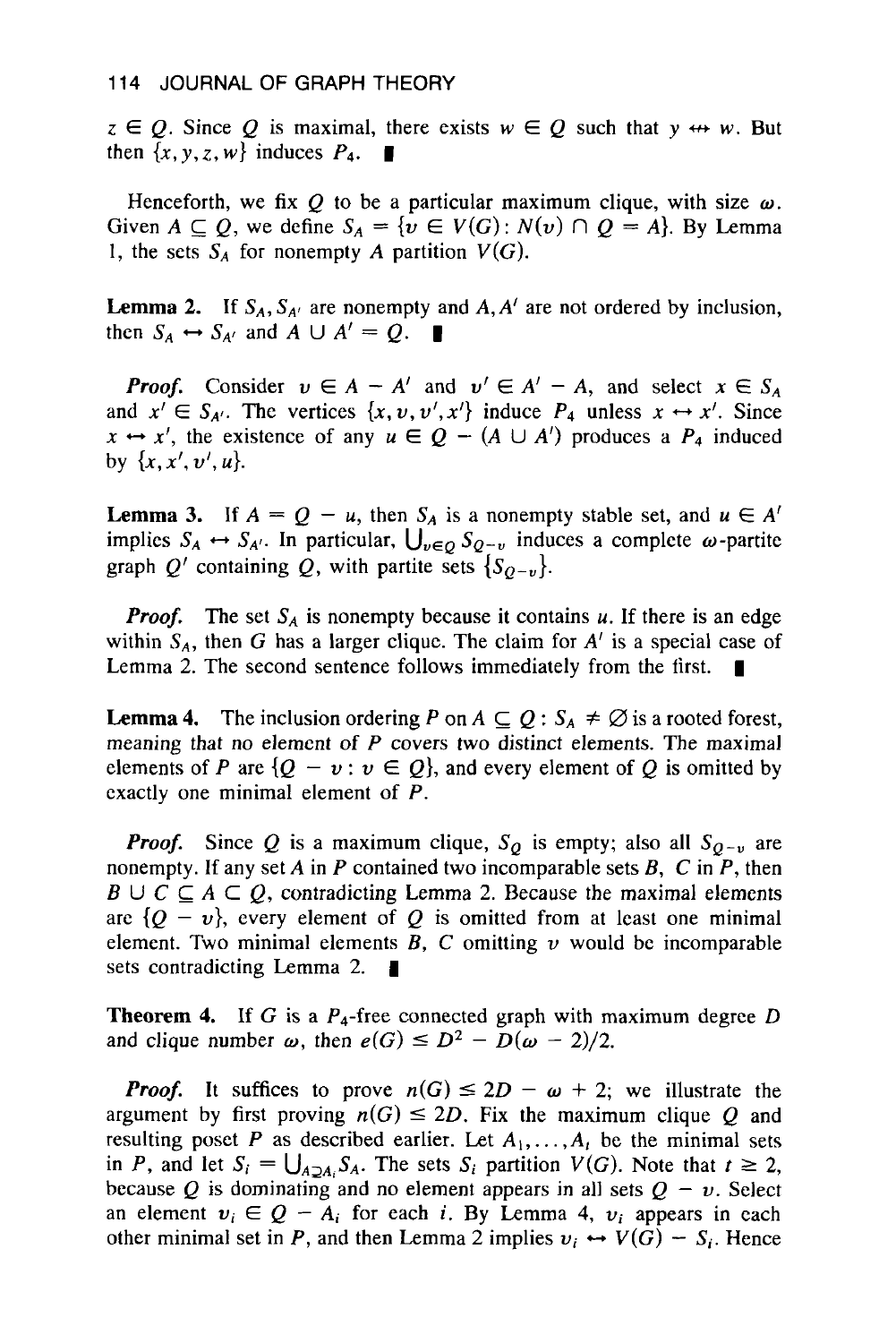**LARGE P<sub>4</sub>-FREE GRAPHS 115**<br> $n(G) - |S_i| \le D$ . Summing this over *i* yields  $(t - 1)n(G) \le tD$ . Since  $t \ge 2$ , we have  $n(G) \le 2D$  $t \ge 2$ , we have  $n(G) \le 2D$ .<br>We refine this argument to obtain  $n(G) \le 2D - \omega + 2$ . Suppose first  $G - |S_i| \le D$ . Summing this over *i* yields  $(t - 1)n(G) \le tD$ . Since  $\ge 2$ , we have  $n(G) \le 2D$ .<br>We refine this argument to obtain  $n(G) \le 2D - \omega + 2$ . Suppose first at some maximal element  $Q - \nu$  of  $P$  is a minimal element; i.e.

that some maximal element  $Q - v$  of P is a minimal element; i.e., *A<sub>j</sub>* =  $Q - v$  and  $S_j = S_{Q-v}$ . As above,  $v \leftrightarrow V(G) - S_j$ . For any  $u \in$ that some maximal element  $Q - v$  of P is a minimal element; i.e.,<br>  $A_j = Q - v$  and  $S_j = S_{Q-v}$ . As above,  $v \leftrightarrow V(G) - S_j$ . For any  $u \in Q$  with  $u \neq v$ , we have  $u \in S_{Q-u}$  and hence  $u \leftrightarrow S_j \cup (Q-u)$ ; this<br>
implies  $|S_j| \leq d(u) - \omega + 2$ , Q with  $u \neq v$ , we have  $u \in S_{Q-u}$  and hence  $u \leftrightarrow S_j \cup (Q-u)$ ; this implies  $|S_j| \leq d(u) - \omega + 2$ , because  $S_j \cap (Q-u) = \{v\}$ . Together with  $n(G) - |S_j| \leq d(v)$ , this implies  $n(G) \leq 2D - \omega + 2$ .

When all the sets  $Q - v$  are nonminimal in P, we define  $P' = P - v$ when all the sets  $Q - v$  are nonminimal in *P*, we define  $P' = P -$ <br> $\{Q - v\}$  to be the nonmaximal sets in *P*, and let  $S_i' = \bigcup_{A_i \subseteq A \in P} S_A$ . For  $w \in Q$  and  $A \subseteq Q$ , define  $m(v) = |S_{Q-v}|$ , and  $m(A) = \sum_{v \in A}^{N_1} m(v)$ . The vertices not in  $\bigcup S_i'$  are the vertices of the complete multipartite graph  $Q'$  that Lemma 3 implies is induced by  $\bigcup S_{Q-v}$ ; hence  $n(G) = m(Q) +$  $\sum |S_i'|$ . Again selecting  $v_i \in Q - A_i$ , we have  $v_i \leftrightarrow V(G) - S_{Q-v_i} - S_i'$ , or  $n(G) - m(v_i) - |\overline{S}_i| \le D$ . Summing this over i and applying  $\sum |S_i|$  = *n(G)* - *m(Q),* we have (r - **l)n(G)** + *m(Q)* - **xl=l** *m(u;)* **I** tD. Since the summation omits  $\omega - t$  partite sets in  $Q'$ , the sum differs from  $m(Q)$ <br>by at least  $\omega - t$ . We conclude that  $n(G) \le (tD + t - \omega)/(t - 1) \le$ by  $n(G) - m(Q)$ , we have  $(t - 1)n(G) + m(Q) - \sum_{i=1}^{t} m(v_i) \leq tD$ . Since<br>the summation omits  $\omega - t$  partite sets in  $Q'$ , the sum differs from  $m(Q)$ <br>by at least  $\omega - t$ . We conclude that  $n(G) \leq (tD + t - \omega)/(t - 1) \leq$ <br> $2(D + 1) - \omega$ , the la  $2(D + 1) - \omega$ , the latter inequality holding for  $t \ge 2$ .

By Lemma 1, every  $P_4$ -free graph with  $\omega = 2$  is a complete bipartite By Lemma 1, every  $P_4$ -free graph with  $\omega = 2$  is a complete bipartite<br>graph. Hence the bound proved above also implies the uniqueness of the<br>extremal graph  $K_{D,D}$  in achieving  $ex * (D; P_4)$ .<br>It is interesting to note tha extremal graph  $K_{D,D}$  in achieving  $ex * (D; P<sub>4</sub>)$ .

It is interesting to note that in each of the two cases of the proof of  $n(G) \le 2D - \omega + 2$  above, it is possible to achieve equality throughout and construct D-regular  $P_4$ -free connected graphs with  $2D - \omega + 2$  vertices. We close by describing these constructions.

**Theorem 5.** For each  $\omega > 2$ , the bound in theorem 4 is best possible for infinitely many  $D$ , but the extremal graph is not generally unique.

*Proof.* The first type of construction can be used to achieve the bound when  $D - \omega + 1$  is a multiple of  $\omega - 1$  or even multiple of  $\omega - 2$ , and in other settings. The sets in P will consist **of** the maximal sets  ${Q - u : u \in Q}$  and a single nonmaximal set that is a singleton  ${v}$ . In this case  $Q - v$  is both maximal and minimal, and  $\{Q - v,\{v\}\}\$ are the only minimal sets; call them  $A_1, A_2$ , respectively. Then  $S_1 = S_{Q-y}$ . We want  $|S_1| = D - \omega + 2$ , so choose  $Q' = K_{D-\omega+2,1,\dots,1}$  (altogether  $D + 1$ vertices). The remaining  $D - \omega + 1$  vertices will all be adjacent to all the  $D - \omega + 2$  vertices of  $S_{Q-v}$ . It suffices to let  $G - Q'$  be a  $P_4$ -free  $(\omega - 2)$ -regular graph, if such a graph exists. Of course, this requires  $\omega \leq (D + 2)/2$  and other parity or divisibility conditions. If  $\omega = 2$ , the resulting graph is always  $K_{D,D}$ . If  $\omega - 1$  divides  $D - \omega + 1$ , then we can take  $G - Q'$  to be disjoint  $(\omega - 1)$ -cliques. If  $D - \omega + 1$  is an even multiple of  $\omega$  - 2, then we can take  $G - Q'$  to be disjoint copies of